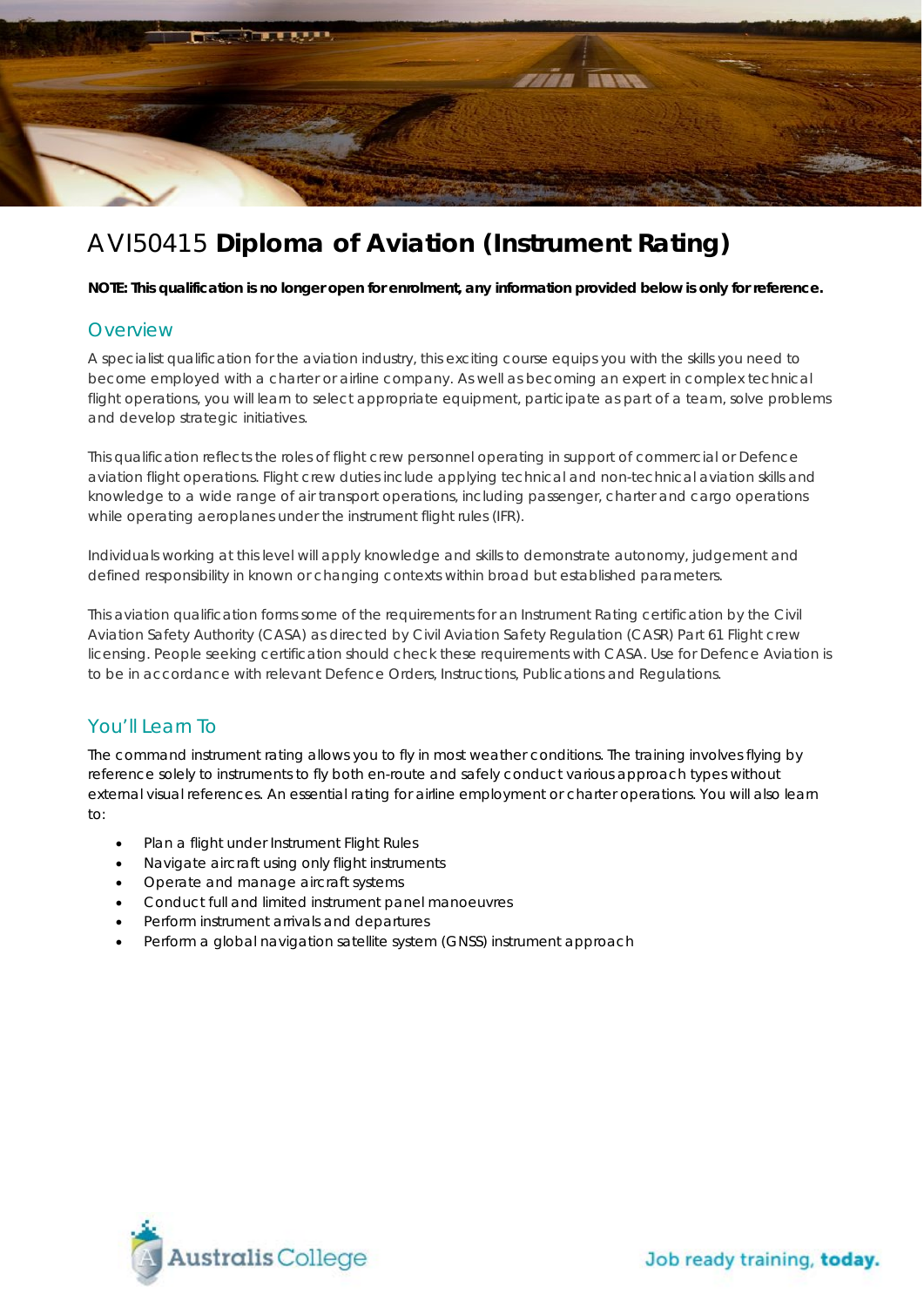

#### What's Included

The following is included in the course:

- Flight training (Dual, Solo & Simulator)
- Flight hours: Both real plane flying hours and simulator hours are included in the cost of this course.
- Aircraft type endorsements on Cessna, Piper, Cirrus and Beechcraft aircraft
- Aircraft hire & Fuel (For Diploma Study)
- Pre flight briefings
- Post flight de-briefings
- Theory courses
- Access to a headset
- Access to the IREX Textbook information\*
- Access to Maps and Charts\*

\* Students may purchase these resources for their own use at their own cost.

## Career Opportunities

This qualification reflects the ability to become employed with a charter or commercial airline company utilising skills of multi-engine and instrument rating. Other career options also include, but not limited to:

- Flight instructor
- Aero Medical Pilot (Care flight, Royal Flying Doctors)
- Military Pilot (Airforce, Army, Navy)
- Agricultural Pilot
- Search and Rescue
- **Surveillance**

#### Locations

Training is conducted at:

- Aero Dynamic Flight Academy Sunshine Coast, 4 Friendship Ave, Sunshine Coast Airport, Marcoola 4564.
- Flight One Building 25 Qantas Avenue, Archerfield Aerodrome Qld 4108.

#### **Accreditation**

This qualification is nationally recognised under the Australian Qualification Framework (AQF).



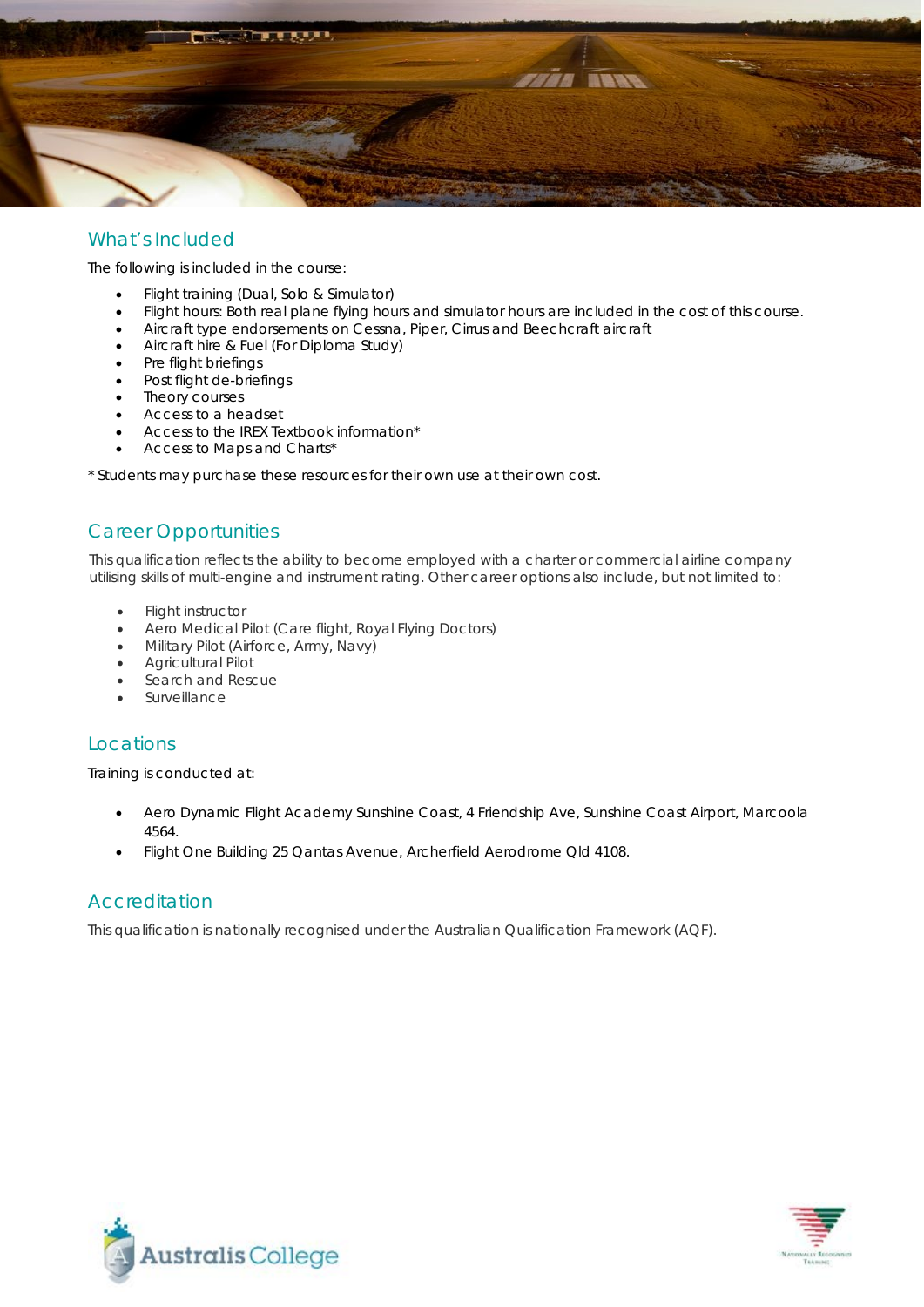

#### Duration & Payment Options

We allow approximately 42 weeks for PPL holders and 15 weeks for CPL holders to complete the course, although you may be able to complete faster than that depending on how much time you commit to your studies and you fulfil the requirements of this course. Final training schedules for this course are currently being confirmed.

Options for payment:

• Payment Plans

For further information for course costs please refer to the Australis College website. Please note course costs will vary depending upon entry level and Units of Competency selected to study.

## Entry Requirements

#### **Prerequisites**

Whilst there are no prerequisites according to the Training Packaging Rules, the Civil Aviation and Security Association (CASA) state that learners should be able pass the aviation English proficiency at level 6, in addition they suggest they have a reasonable grasp of mathematics. Therefore there is no evidence required as part of the enrolment process, but these points are discussed with the potential student to ensure their awareness of these skills in order to achieve a CASA licence outcome in addition to completing the Diploma course.

Students of this course must have:

• A current class 1 (as applicable to PPL and CPL) Aviation Medical\*

And either a:

- CASA issued Private Pilots Licence (PPL) to undertake the approximately 42 week course.
- CASA issued Commercial Pilots Licence (CPL) are eligible to undertake the approximately 15 week course.
- AVI40108 Certificate IV in Aviation (Commercial Pilot Aeroplane Licence) are eligible to undertake the 15 week course.

In addition to participate in the course students will also require:

- English to IELTS Level 6 and a reasonable grasp of maths
- ASIC Security Clearance\*
- A good watch with a clear face and a sweeping second hand\*
- Uniform\*\*

\* Students are required to provide these at their own expense prior to course enrollment.

\*\* These items will be purchased by the student at their own expense when advised by the trainer throughout the course.



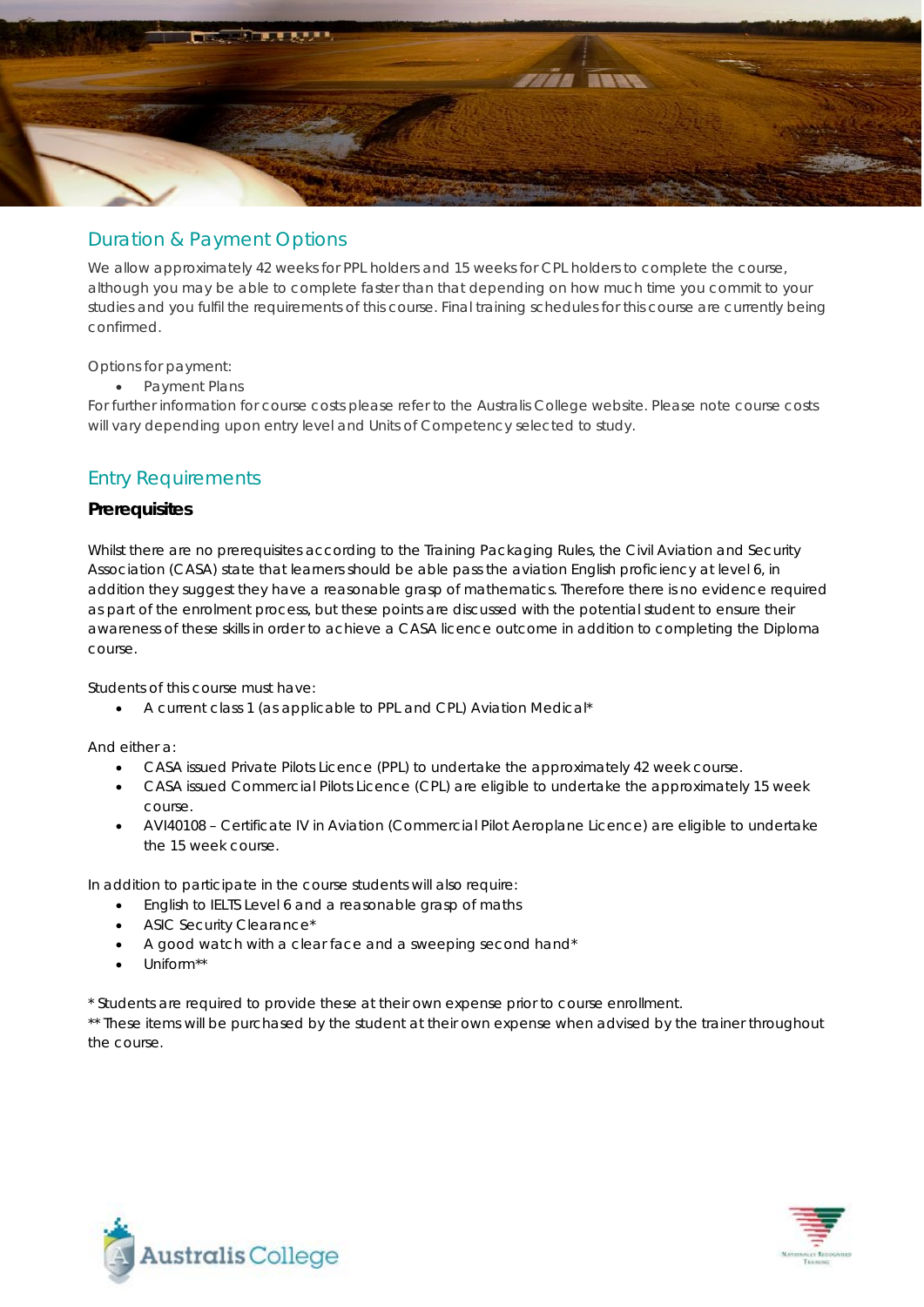

#### How do I Register my Interest?

Our process is easy. You may register your interest now with our friendly team who can further answer any questions about this aviation qualification and guide you on the next steps on your aviation career. Simply;

- Click here to fill out our contact form, or
- Contact us by phone on 1300 887 991

Please note: If you have been referred to us by a 3rd party provider, and have any doubts about information they have provided to you, please read about our 3rd party agreements and code of conduct. You may also be contacted by Australis College or their partners by email in relation to your request and you can unsubscribe at any time.

(\* Conditions Apply)

#### Course Structure

In order to obtain this qualification with Australis College, you must successfully complete the following 13 units of competency.

The course is structured so that full-time students are to attend class for 38 hours plus outside self-directed study each week, in a schedule agreed with the campus.

**Timeframe and Units of Competency for Current PPL Holders – approximately 42 weeks in total.**

|         | Unit Of Competency Description                                                        | Unit of Competency Code |
|---------|---------------------------------------------------------------------------------------|-------------------------|
| Stage 1 | Operate aircraft using aircraft flight instruments                                    | AVIY0001                |
|         | Plan a flight under instrument flight rules                                           | <b>AVIH0005</b>         |
| Stage 2 | Operate aircraft in the traffic pattern at night                                      | AVIY5024                |
|         | Perform non published instrument departure procedures                                 | AVIY5027                |
|         | Perform published instrument departure procedures                                     | AVIY5028                |
|         | Perform instrument arrival and standard arrival route<br>procedures                   | <b>AVIY0022</b>         |
|         | Conduct a 2D instrument approach                                                      | AVIY0013                |
|         | Conduct a 2D global navigation satellite system non-<br>precision instrument approach | AVIY5038                |
|         | Navigate aircraft under instrument flight rules                                       | <b>AVIH5017</b>         |
|         | Perform visual circling approach                                                      | AVIY5033                |
|         | *Operate Multi Engine Aeroplane                                                       | AVIY5023*               |
| Stage 3 | Manage safe flight operations                                                         | AVIF0008                |
|         | Operate and manage aircraft systems                                                   | <b>AVIW5018</b>         |
|         | Implement threat and error management strategies                                      | AVIF0007                |



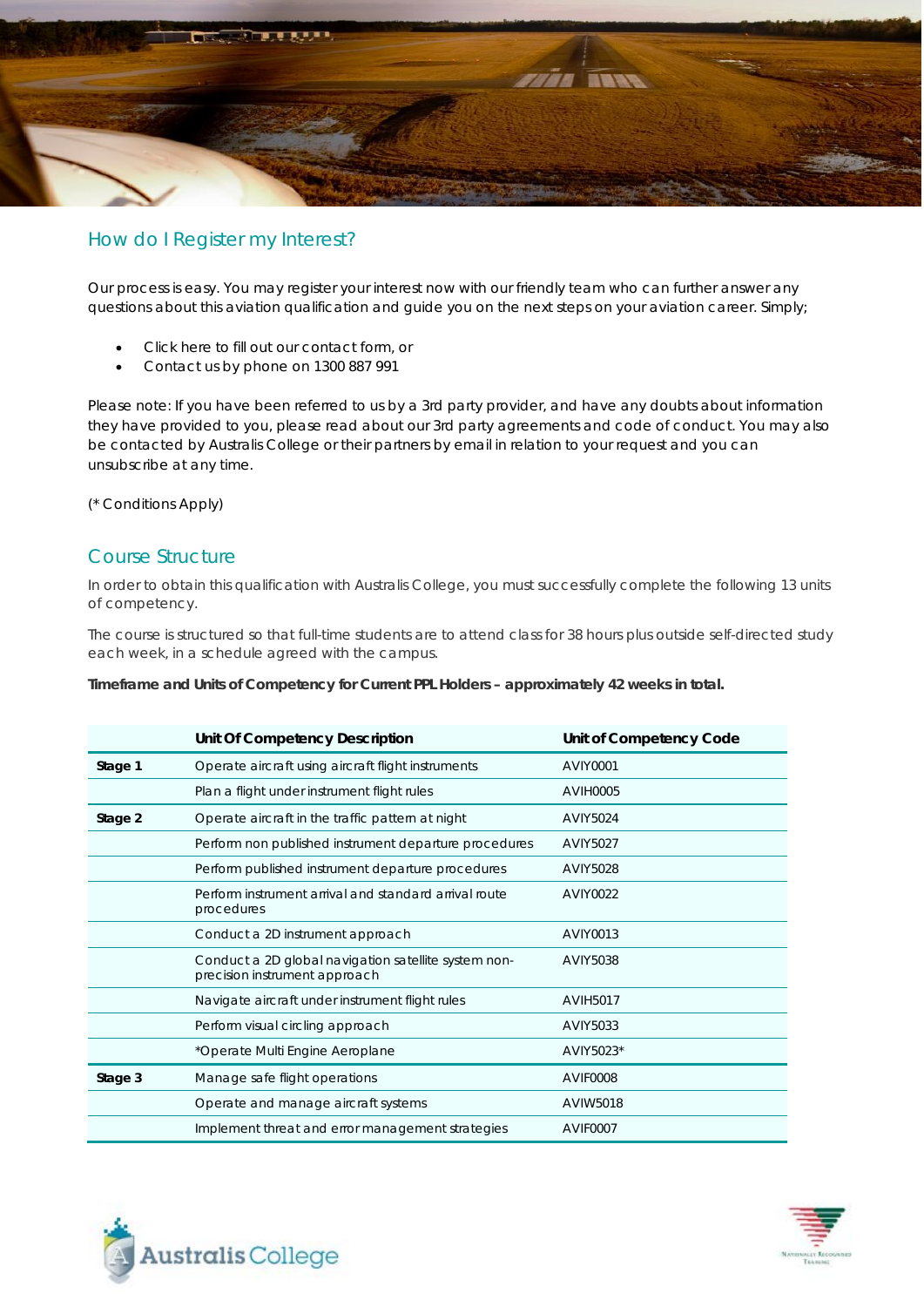

**Timeframe and Units of Competency for Current CPL Holders – Approximately 15 weeks in total.**

|         | Unit Of Competency Description                                                        | Unit of Competency Code |
|---------|---------------------------------------------------------------------------------------|-------------------------|
| Stage 1 | Operate aircraft using aircraft flight instruments                                    | <b>AVIY0001</b>         |
|         | Plan a flight under instrument flight rules                                           | <b>AVIH0005</b>         |
| Stage 2 | Operate aircraft in the traffic pattern at night                                      | <b>AVIY5024</b>         |
|         | Perform non published instrument departure procedures                                 | <b>AVIY5027</b>         |
|         | Perform published instrument departure procedures                                     | <b>AVIY5028</b>         |
|         | Perform instrument arrival and standard arrival route<br>procedures                   | AVIY0022                |
|         | Conduct a 2D instrument approach                                                      | AVIY0013                |
|         | Conduct a 2D global navigation satellite system non-<br>precision instrument approach | AVIY5038                |
|         | Navigate aircraft under instrument flight rules                                       | <b>AVIH5017</b>         |
|         | Perform visual circling approach                                                      | AVIY5033                |
|         | *Operate Multi Engine Aeroplane                                                       | AVIY5023*               |
| Stage 3 | Manage safe flight operations                                                         | AVIF0008                |
|         | Operate and manage aircraft systems                                                   | AVIW5018                |
|         | Implement threat and error management strategies                                      | AVIF0007                |

\* AVIY5023 Operate a multi-engine aeroplane is provided and can be holistically studied based on the student preference of aircraft type endorsement, and therefore can be assessed as part of part of CASA pilot licence issuance. Completion of this unit of competency results in the issue of a Statement of Attainment and is additional to the Diploma qualification.

Assessment is conducted in accordance with the Principles of Assessment and Rules of Evidence.

## Combine Theory with Practical Flight Time

In order to obtain this qualification with Australis College, you must successfully complete the following 13 units of competency.

Training will be delivered primarily face-to-face with a self-study component, and examination for CASA requirements. Training and assessment delivery is Queensland only, based at:

- Archerfield Aerodrome
- Sunshine Coast Airport
- Hervey Bay Airport

The course is structured so that full-time students are to attend class approximately 38 hours per week in class and practical sessions with additional self-paced learning, web forums and research outside of class.